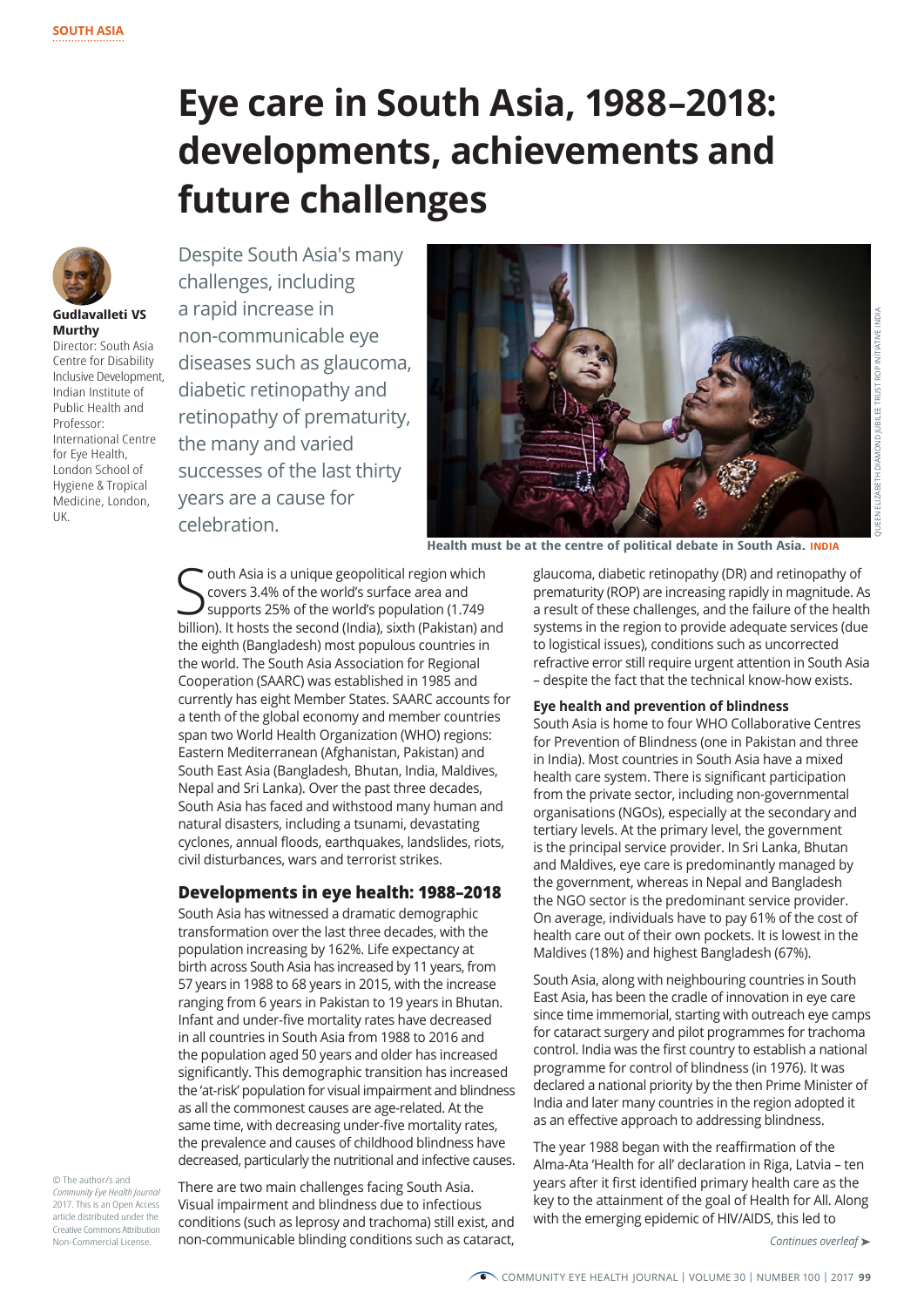increased emphasis on primary health care worldwide. Countries in South Asia initiated schemes such as Lady Health Workers in Pakistan and Community Health Workers (CHWs) and Accredited Social Health Activists in India. In countries where primary health care development has been strong and a functional system exists, eye care programmes have been more successful.

Many international non-governmental organisations support eye care work in South Asia. As a result, infrastructure has improved and human resources for eye health have been augmented.<sup>1</sup>

#### **Blindness and visual impairment**

The Global Burden of Disease study observed that South Asia is the region that is home to the greatest number of people who are blind (11.7 million), which accounts for 32.5% of the people who are blind worldwide. The prevalence of blindness in South Asia was 0.7%. Similarly, 61.2 million people in South Asia have moderate and severe visual impairment, which accounts for 28.2% of the global magnitude.<sup>2</sup>

Despite the challenges, much progress has been made in reducing avoidable blindness. From 1990 to 2015, the age-standardised prevalence rate of blindness is estimated to have reduced from 0.8% to 0.5% (all ages), and from 5.2% to 3.5% among people aged 50 years and older. Populationbased surveys repeated in the same geographical areas in India, 10 years apart, have demonstrated this reduction very effectively.<sup>3</sup> Eye care indicators in South Asia reveal a significant decrease in the prevalence of blindness and a continuous increase of cataract surgical rates (CSR) and cataract surgical coverage (CSC).

#### **VISION 2020**

The regional launches of VISION 2020 in both the Eastern Mediterranean and South-East Asia regions took place in September 1999.<sup>4</sup> This added pace and energy to the eye care efforts in the regions and have resulted in programme advocacy with the political and administrative leadership in individual countries. A VISION 2020 action plan has been operational in all countries in South Asia since 2010.

## **Achievements in eye care (1988–2016)**

**Cataract surgery has restored this man's vision. PAKISTAN**

South Asia has contributed success stories to augment the global initiative for the elimination of avoidable blindness over the past three decades. The following examples highlight this contribution.



### **Evidence for planning**

- 1 Using evidence to plan eye care programmes has been the hallmark of the national programme for the control of blindness in India. Surveys have been conducted at periodic intervals and have guided the evolution of eye care programmes, especially over the last three decades. For example, the National Trachoma Control Program was later transformed into a more comprehensive National Program for Control of Blindness in order to address national eye health priorities.
- 2 Development and validation of the rapid assessment tools for blindness and cataract surgical services took place in India during the period 1992–1996. This was the precursor of the rapid assessment of avoidable blindness (RAAB) survey protocol (pp. 82–84).
- 3 Self-monitoring and institutional monitoring records for cataract surgery were first introduced in India in 1994.
- 4 Development and validation of the key informant method for childhood blindness was pioneered in Bangladesh in 1998.

#### **Improved quality and efficiency of eye care programmes**

- 1 The high-volume cataract surgery protocol was developed and promoted by the Aravind Eye Care System in India in the 1980s and 1990s.
- 2 Universal use of intraocular lenses (IOL) in cataract surgery and the promotion of manual small-incision cataract surgery (MSICS) revolutionised cataract surgery. It led to excellent visual outcomes after surgery and cost reduction, which has improved access to cataract surgery for the poor. From a low of less than 5% in 1988, today more than 95% of the cataracts operated in South Asia receive an IOL.
- 3 The past three decades have seen a shift away from outreach surgical eye camps to a 'source-and-serve' approach: diagnosis takes place at outreach camps, and surgery is carried out at a base hospital. This approach improves outcomes and reduces the risk of complications, and has become the standard across most low- and middle income countries.
- 4 Integrating eye care into primary health care has been carried out successfully in India and Pakistan, where Accredited Social Health Activists and Lady Health Workers (respectively) have been trained as front-line health workers with the capacity to identify and refer eye problems as needed.
- 5 Development of a cost-effective school eye screening protocol began in 1992. School vision screening programmes were part of school health examinations, but vision was not emphasised. The reach of school eye screening was increased by developing a single optotype screening card (6/9) and training school teachers to do the initial screening. This reduced the workload of the few ophthalmic assistants/optometrists available and increased awareness among the school teachers and parents.

#### **Decentralised planning and service delivery**

1 A comprehensive district eye care strategy – which invested in strengthening eye health infrastructure and human resource capacity for eye health at the district level – was the hallmark of the national plan in Pakistan in 1990. In 2008, a project was initiated to train 70,000 Lady Health Workers in primary eye care and provide them with appropriate skills and equipment.